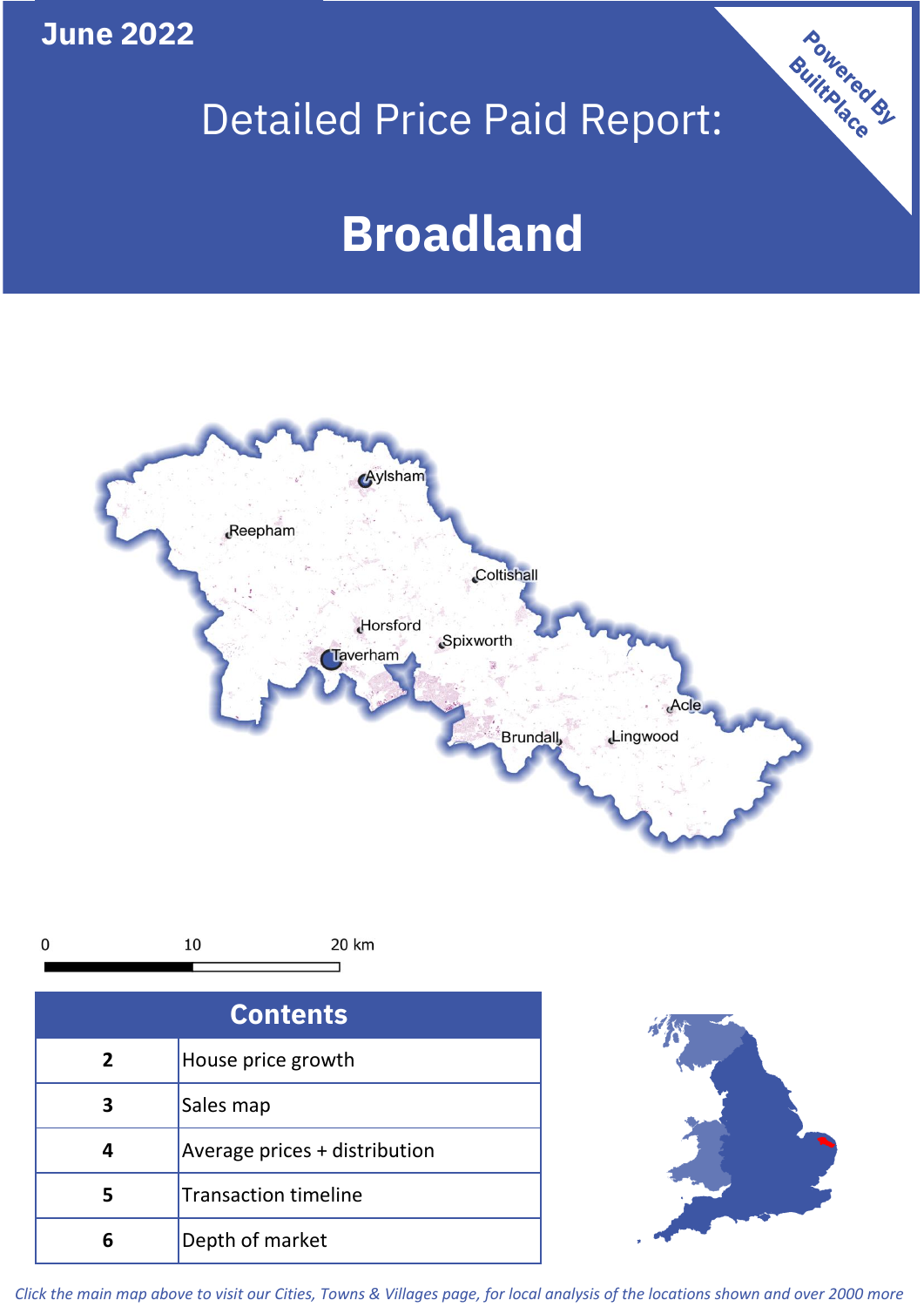### **Headline Data**

|                     | <b>Current level</b> | 3 month  | <b>Annual</b> | '5 vear  | 10 year |
|---------------------|----------------------|----------|---------------|----------|---------|
| <b>House prices</b> | £332,076             | 4.7%     | 17.2%         | 35.2%    | 79.9%   |
| <b>Transactions</b> | 2,191                | $-15.0%$ | 1.2%          | $-10.6%$ | 24.3%   |

# **House Price Growth (April 2022 data)**

#### *Annual Change in House Prices*



House prices in Broadland grew by 17.2% in the 12 months to April 2022 (based on 3-month smoothed data). By comparison national house prices grew by 10.7% and prices in the East of England grew by 11.6% over the same period.

Broadland house prices are now 64.4% above their previous peak in 2007, compared to +64.9% for the East of England and +52.9% across England.



#### *Year-To-Date Change in House Prices, December to April*

Local prices have grown by 5.7% in 2022 so far, compared to growth of 3.3% over the same period last year.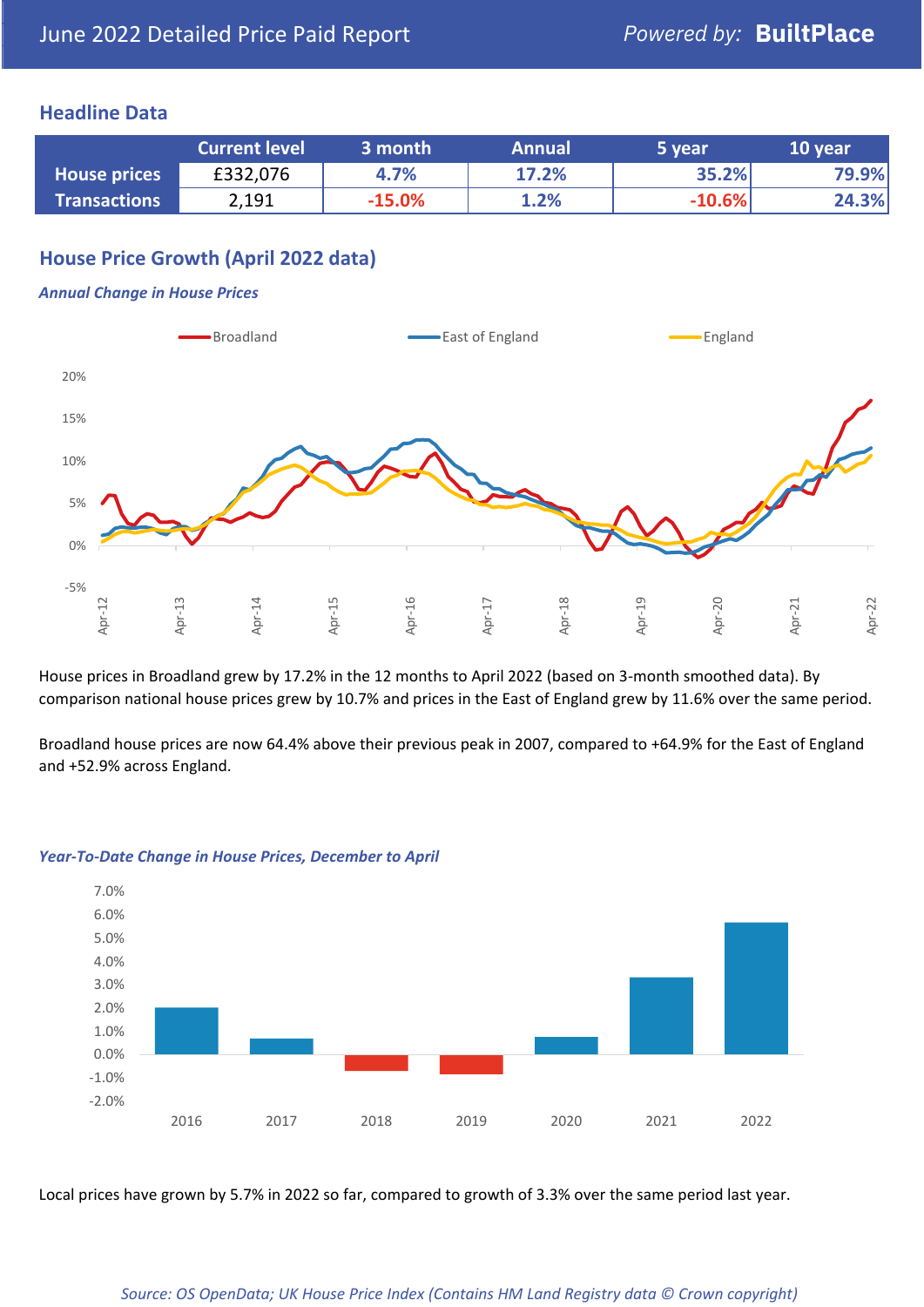# **House Price Map**

*12 months to April 2022*



*Each point is one postcode, coloured by the average value relative to all sales in this local authority (price bands are LA-specific quintiles).*

# **Map Key**

| Min      | <b>Max</b> |                            |
|----------|------------|----------------------------|
| Up to    | £214,000   | 1st quintile / lowest 20%  |
| £214,000 | £256,000   | 2nd quintile               |
| £256,000 | £306,000   | 3rd quintile               |
| £306,000 | £387,000   | 4th quintile               |
| £387,000 | and over   | 5th quintile / highest 20% |

*Source: OS OpenData; UK House Price Index (Contains HM Land Registry data © Crown copyright)*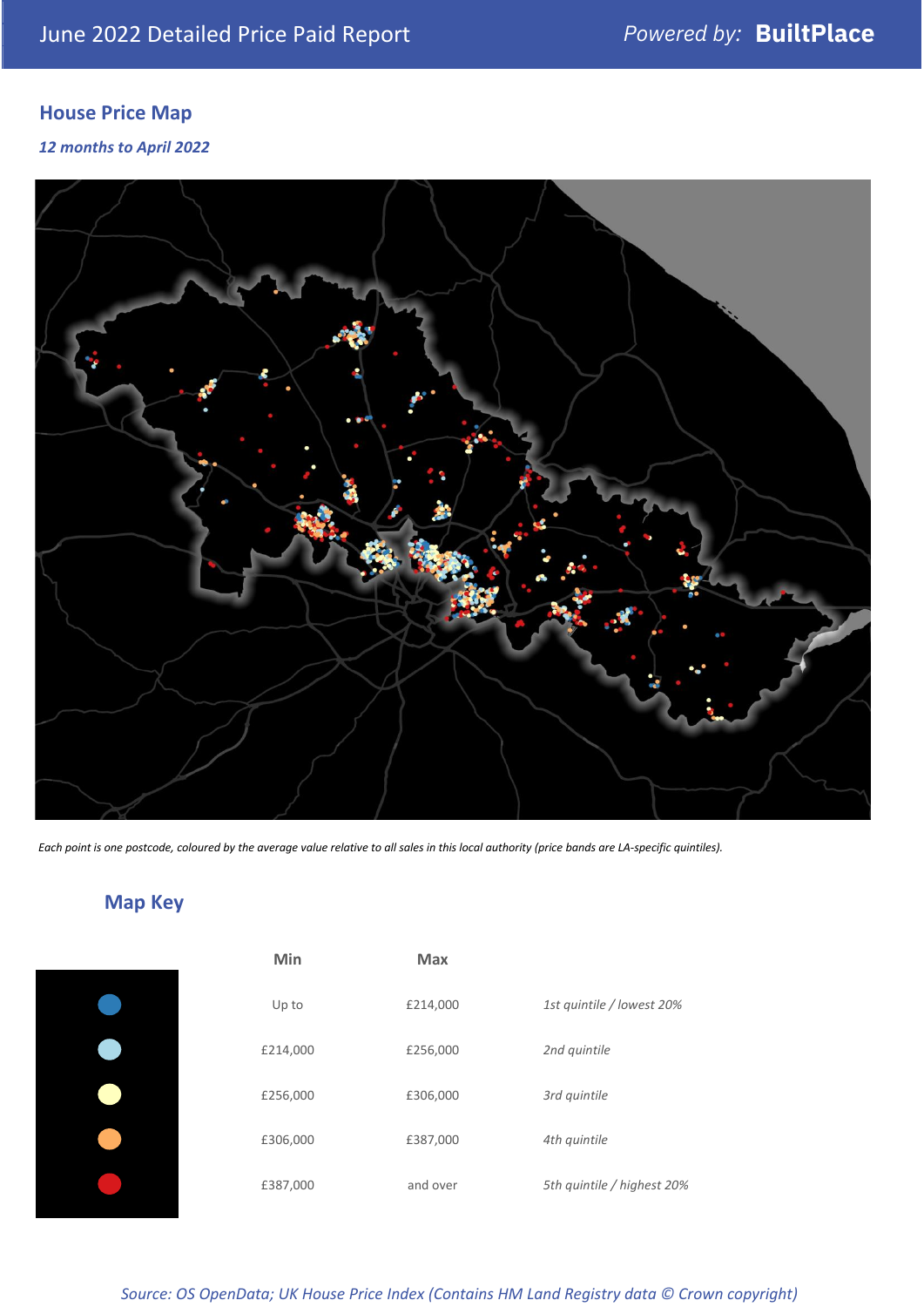# **Average House Price by Property Type**

#### *12 months to April 2022*



|                 | <b>New</b>           | <b>Second hand</b> |  |
|-----------------|----------------------|--------------------|--|
| <b>Flat</b>     | No recorded<br>sales | £165,104           |  |
| <b>Terraced</b> | No recorded<br>sales | £228,035           |  |
| Semi-detached   | £246,000             | £265,386           |  |
| <b>Detached</b> | £375,836             | £400,286           |  |

## **House Price Distribution by Year**

*All properties, by price band and calendar year (2020 = year to date)*

|                    | 1997 | 2002 | 2007 | 2012 | 2017 | 2019 | 2020 |
|--------------------|------|------|------|------|------|------|------|
| <b>Under £100k</b> | 90%  | 36%  | 3%   | 3%   | 1%   | 1%   | 1%   |
| £100-200k          | 10%  | 55%  | 57%  | 64%  | 29%  | 15%  | 11%  |
| £200-300k          | 0%   | 7%   | 31%  | 24%  | 46%  | 45%  | 37%  |
| £300-400k          | 0%   | 1%   | 6%   | 5%   | 15%  | 22%  | 26%  |
| £400-500k          | 0%   | 0%   | 2%   | 3%   | 6%   | 8%   | 13%  |
| <b>£500k-1m</b>    | 0%   | 0%   | 1%   | 1%   | 4%   | 8%   | 11%  |
| £1-2m              | 0%   | 0%   | 0%   | 0%   | 0%   | 0%   | 1%   |
| <b>Over £2m</b>    | 0%   | 0%   | 0%   | 0%   | 0%   | 0%   | 0%   |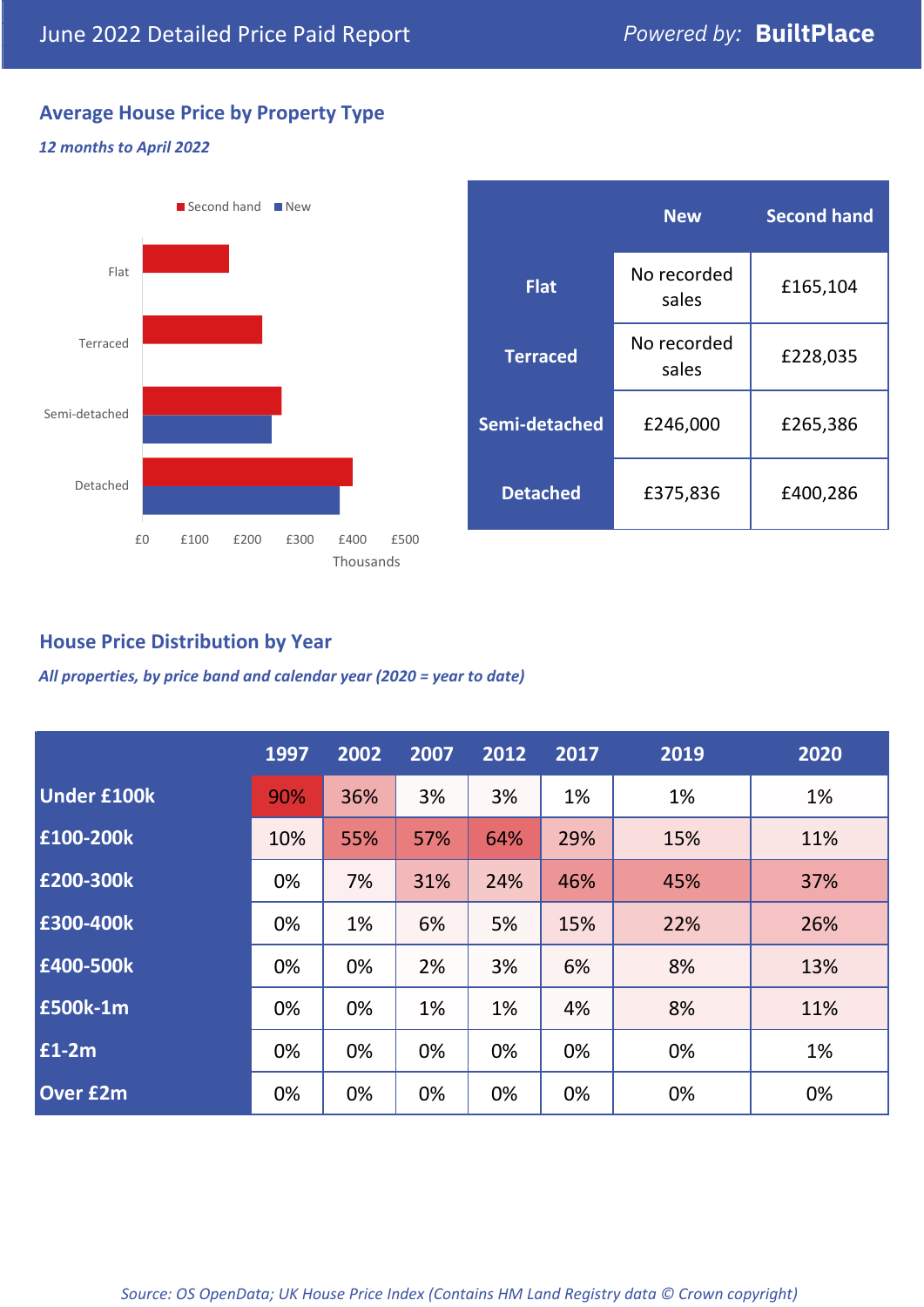# **Transactions (February 2022 data)**

*Annual Transactions, Indexed (2001-05 average = 100)*



There were 2,191 transactions in Broadland during the 12 months to February 2022. This is 79% of the average from 2001-05 and suggests activity is below pre-downturn levels.

Transactions in Broadland have fallen by 4.3% since 2014, compared to changes of -11.5% for East of England and -7.7% for England.



#### *Cash and New Build Sales as % of Total, by Year*

*Note: The data on this page EXCLUDES transactions identified as transfers under a power of sale/repossessions, buy-to-lets (where they can be identified by a mortgage), and transfers to non-private individuals - i.e. it comprises only Land Registry 'A' data.*